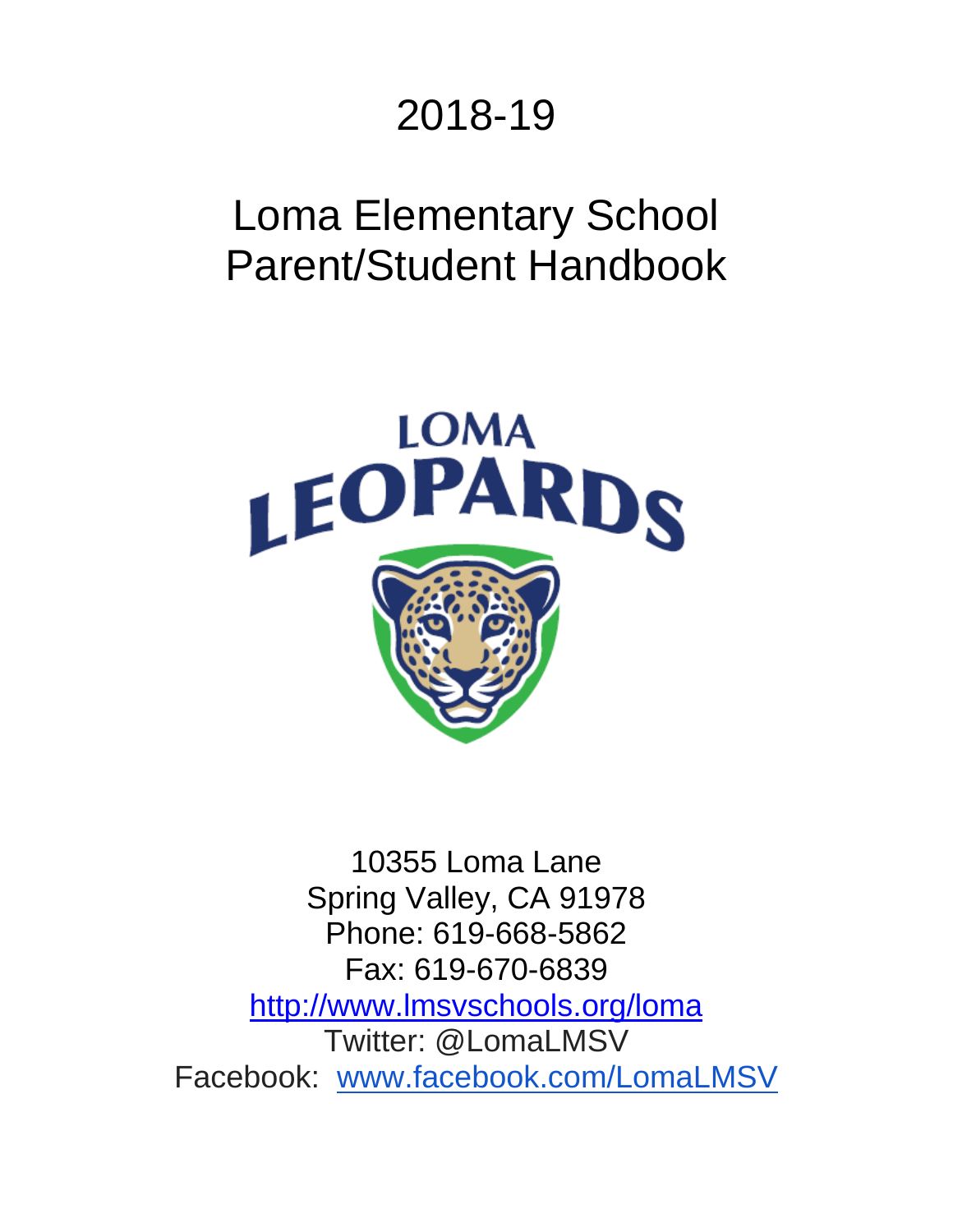## **Principal's Letter**

Welcome to the 18-19 School Year!

Dear Loma Families:

The Loma team has been working hard to bring many great opportunities to our Loma scholars. Our goal at Loma is to make sure that each and every student is able to succeed or excel. Whether this means through interventions or enrichment opportunities, the team wants to be able to meet individual needs. One of the ways we are achieving this is through our Loma Vision Statement. The teachers have worked hard to determine what a Loma Scholar should be able to do. We will work all this year making sure we provide the resources to help every student achieve that vision.

#### **Our Loma Vision**

**Loma Scholars continually strive for academic excellence including reading at or above grade level, producing and editing quality written work, and accurately solving mathematical computation and word problems.**

**Loma Scholars have a mindset for learning. We are independent thinkers who persevere through challenges, collaborate with others, use critical thinking, and communicate with others.**

**Loma Scholars work to be global citizens. We are respectful and responsible with everyone and think about how our actions affect the school and other people.**

#### **We are Loma Scholars – and we will achieve!**

To help ensure all students can be global citizens, we have adjusted the Loma expectations to our new Loma ROAR. Please take some time to share the ROAR with your students and ask what they can do to make sure that they are being Loma Scholars.

**R**espect yourself and others **O**wnership of your learning **A**ctively participate in your education **R**esponsible for behavior and performance

We invite you to join PTA, SSC, ELAC, or just volunteer to help support the amazing work teachers and students are doing each and every day. Working together as a team, we know we will see great things this year at Loma!

Beth Rackliffe **Principal** La Mesa-Spring Valley Schools Loma Campus 619-668-5862 Elizabeth.Rackliffe@lmsvschools.org

*\*This handbook is meant to be a resource for you and your family. Changes may occur throughout the year. School information is sent home weekly. Phone messages and e-mails are sent regularly as well. Please refer to our district and school website as well. Additional information on Programs, Services, Rights, and Responsibilities, please see the La Mesa-Spring Valley Schools Parent-Student Handbook which is sent home the first week of school. The District handbook outlines Ed Code and Board Policy including: Bullying*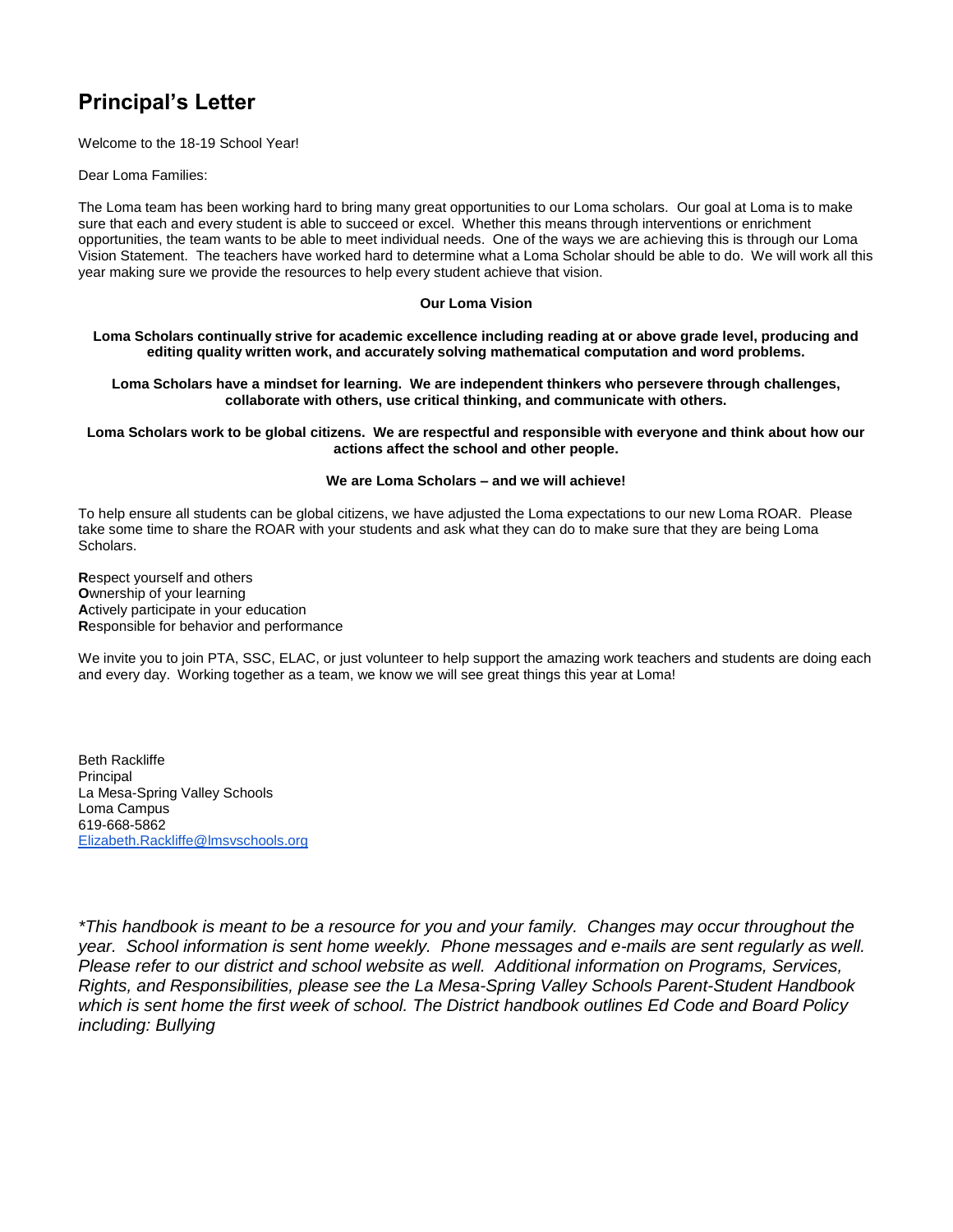## **2018-19 Loma Staff**

| <b>Certificated Staff</b>                                                                                                                                                                                                                                                                                   |                                                     | <b>Classified Staff</b>                                                                                                                                                                                   |
|-------------------------------------------------------------------------------------------------------------------------------------------------------------------------------------------------------------------------------------------------------------------------------------------------------------|-----------------------------------------------------|-----------------------------------------------------------------------------------------------------------------------------------------------------------------------------------------------------------|
| Beth Rackliffe, Principal<br>x3699<br><b>Teacher (Grade)</b>                                                                                                                                                                                                                                                | Room No.                                            | Kathie Coon, Office Manager x3697<br>TBD, Health Technician x3689<br>Dan McClister, Senior Custodian<br>Domingo Luna, Night Custodian (4 hours)<br>Carrie Wood, Library Media Technician x3686            |
| Patty Walsh (Kindergarten)                                                                                                                                                                                                                                                                                  | 2                                                   |                                                                                                                                                                                                           |
| Paula Bloemers (Grade 1/2)<br>Cathy Silvia (Grade 1)                                                                                                                                                                                                                                                        | 18<br>15                                            | Leah Orlando, ParaProfessional<br>Debra Shipley, ParaProfessional                                                                                                                                         |
| Brenda Bing/Jennifer Whitney (Grade 2)                                                                                                                                                                                                                                                                      | 6                                                   | <b>Bibi Althaus, ParaProfessional</b>                                                                                                                                                                     |
| Tracy Sheppard (Grade 3/4)<br>Katy Eaton (Grades 5/6)<br>Kelly Taylor (Grade 4/5)<br>Judy Cuff (Grade 3/4)<br>Danielle Lopez (Grades 4/5)<br>Cesar Ramirez (Grade 5/6)<br>Maayan Giffen (Reading/Writing Support)<br>Amanda Warden (SAI)<br>Ingrid Gonsalves (SAI)<br>Jill LaHaye(Speech-Lang. Pathologist) | 9<br>16<br>4<br>8<br>3<br>5<br>12<br>20<br>10<br>17 | Maryam Malekzadeh, Child Nutrition x3685<br><b>Isabel Torres, Child Nutrition</b><br>Jeannette Nguy, Child Nutrition<br><b>Playground Attendants</b><br>Ms. Karla<br>Ms. Katy<br>Ms. Tracy<br>Ms. Jeannie |
| Justin Nessman (Psychologist)                                                                                                                                                                                                                                                                               | 25                                                  | <b>Extended School Services</b><br>Antonio Bustos, Leader x 3691                                                                                                                                          |
| *Grade level assignments subject to change based on<br>enrollment.                                                                                                                                                                                                                                          |                                                     |                                                                                                                                                                                                           |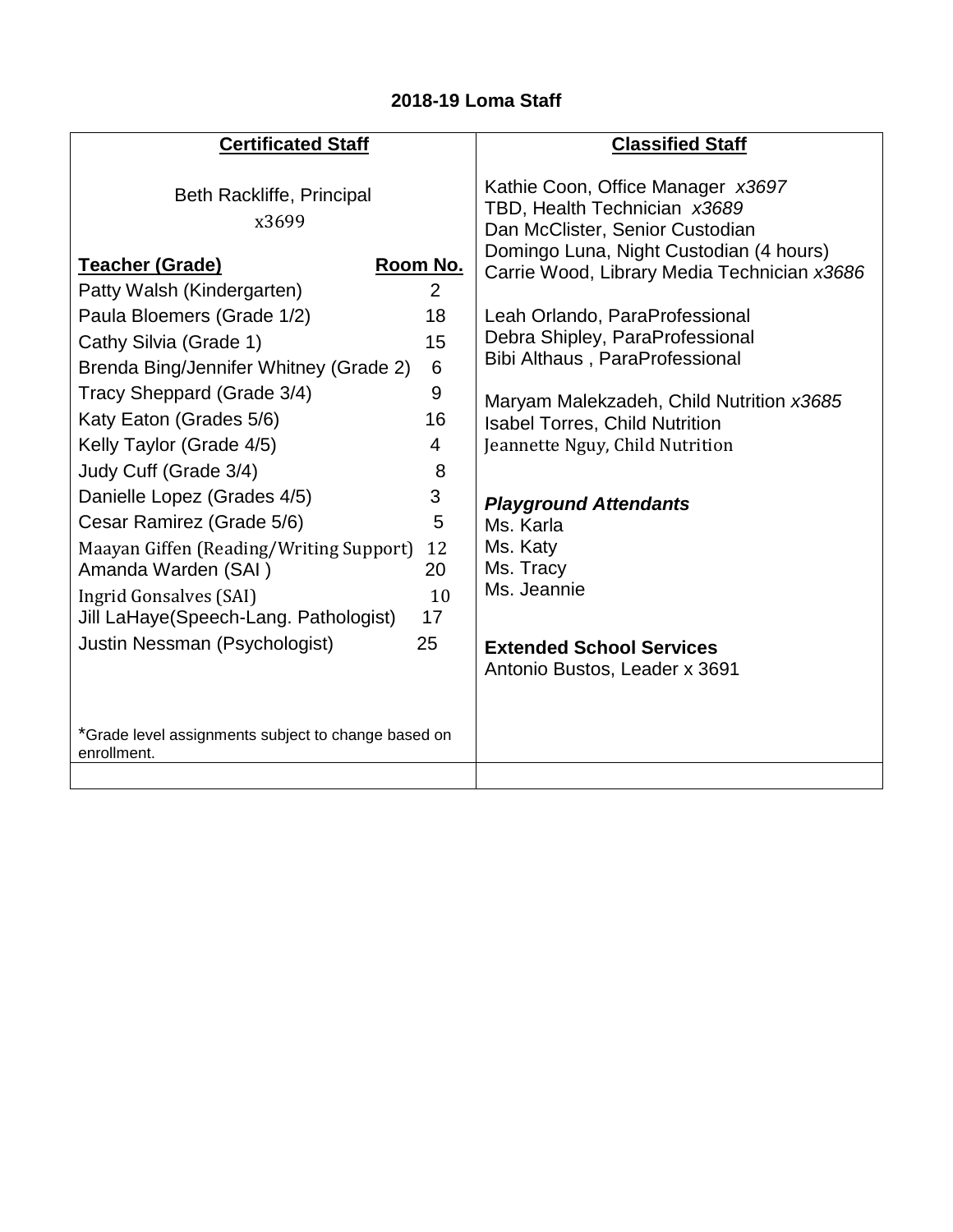## **Loma's Schedule and Hours**

ESS Open 6:00 a.m.

Office Open 7:00

Breakfast 7:20-7:50

Running Club 7:20-7:50

### **School Start Time 7:55 a.m.**

School End Time: M, W, Th, F @ 2:15 p.m. **EVERY Tuesday @ 1:00 p.m.**

Office Closed - 3:30 p.m.

ESS Closed – 6:00 p.m.

#### **Preserving Instructional Time**

At Loma Elementary School, the teachers and staff have established guidelines for limiting classroom interruptions, which disrupt student learning. Please help us preserve instructional time by scheduling doctor appointments after school and during breaks. Phone calls cannot be put through to classrooms during instructional hours. If you need to speak with a teacher, please make arrangements to talk before or after school. Teachers cannot meet during class instructional time. Thank you for your understanding.

**\*Dates for Back to School Night/Open House/PTA Meetings will be sent home in a flyer/email/phone call**

*\* Check the school website and school communication for most current information and changes and updates.*

**BIRTHDAYS** Your child's birthday is an important date. We cannot allow birthday parties at school. **Food items will NOT be allowed for birthday celebrations. This includes cupcakes, ice cream, juice, etc.** If you would like to do something to celebrate your child's birthday at school, we suggest sending a donated book for the classroom, pencils, fun erasers, goodie bags, etc. Due to food allergies, Homemade snacks and treats are not permitted. Please contact your child's teacher BEFORE sending. We appreciate your understanding and cooperation.

#### **General Information: Loma Office and Health Office**

Parent/Family Contact Information There are many reasons throughout the year that the office or teacher may need to contact you. **It is incredibly important that we have correct contact information.**

- Phone numbers (home, work, cell)
- Address
- Emergency Contacts

**When changes occur please contact the Loma office immediately.** In an emergency, we must be able to get in touch with you.

#### **Medication**

Medication may be administered to students at school only under the direction of a physician. In order for your child to take medicine at school, an Authorization for Medication Administration form must be completed by you and your physician and returned to the school. Medication will not be given at school without this form. The form can be obtained in the school office. The student may be assisted by the health technician or the school office manager. **Under NO circumstances will school personnel provide aspirin or any other unauthorized medication to students.** All medication must be brought to school by an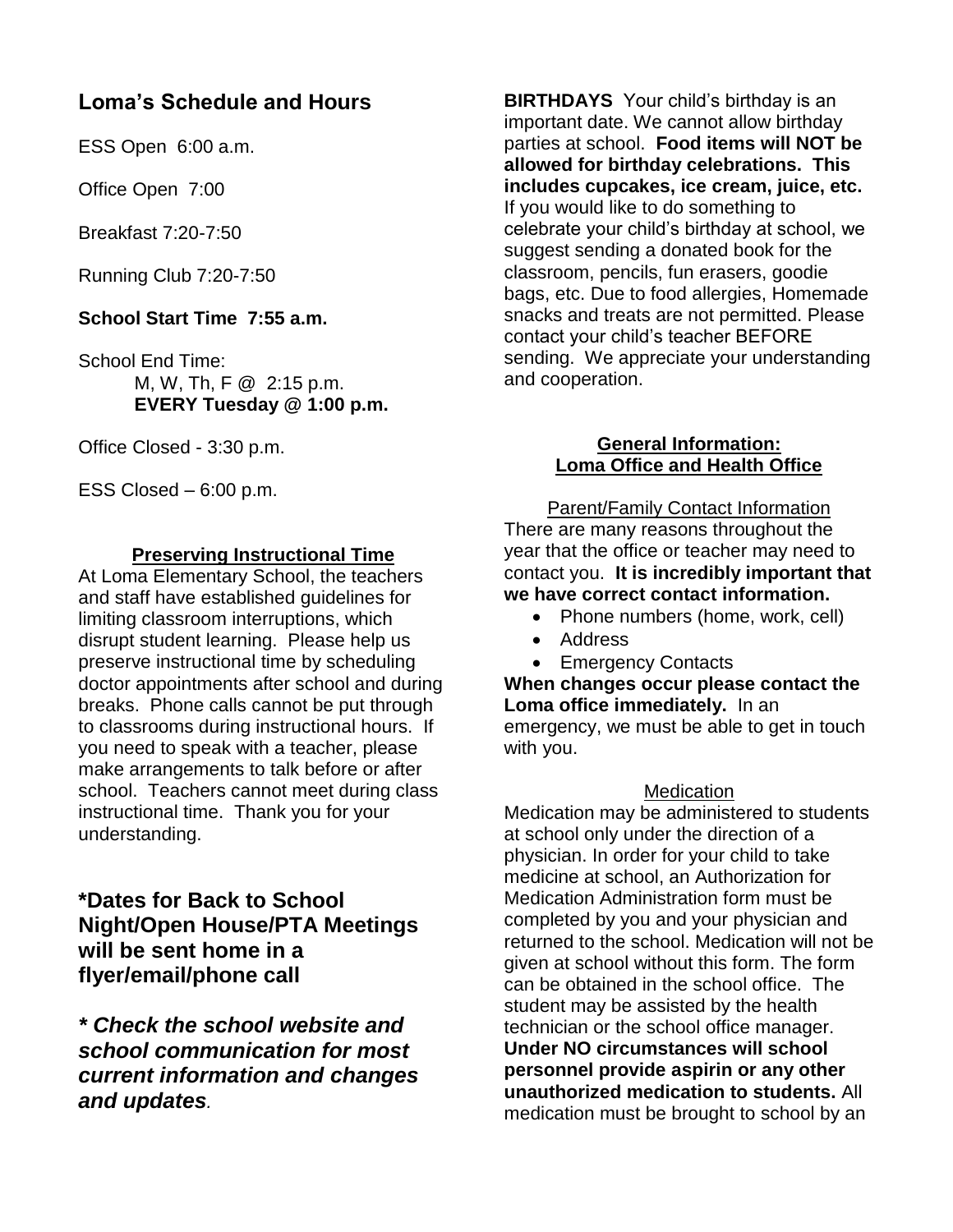adult. **Students are not allowed to carry**

**medication.** "Medication" refers to inhalers, prescription medicine, and over the counter medicine, such as aspirin, cough preparations, or lozenges.

#### **Attendance**

**State Law: California State Education** Code Section 48260 states in part that each person between ages 6-16 years is subject to compulsory full-time day school during the time school is in session. Cases of excessive absences or tardies may be referred to the School Attendance Review Board (SARB). This is part of the legal System, which enforces compulsory education attendance.

**\*Every absence/tardy interferes with your child's progress in school.** 

**\*\*\*Perfect attendance is defined as your child being present at school all day every day. \*\*\***

- Always call to report an absence.
- **Tardy students (arriving after 7:55 am) must sign in at the health office and take a red ticket to class.**
- $\bullet$  If you are picking up a student early, we will not pull him/her out of class until you arrive at school. Students will only be released to individuals on the emergency contact list unless written notice has been provided in advance by the parent. He/she must have identification at the time of pickup.
- The State of California only accepts illness, medical or dental appointments and bereavement as excuses for student absences.
- If your child is frequently absent, doctor's verification may be requested.

Health-Illness

Many parents are unsure when their child should stay home from school. Guidelines for keeping your child home when symptoms of illness are present are as follows:

- Children are to remain at home until free from fever for 24 hours.
- Children who have diarrhea or vomit at home, or are sent home from school because of this, should stay home at least 24 until free from symptoms.
- Many childhood diseases start with signs and symptoms similar to a cold, so children should remain at home until these symptoms subside.
- Children should not come to school with any of the following conditions: inflamed eye, swollen glands or stiff neck, headache, earache, toothache, rash.

These guidelines are provided for the protection of your children and all other children at school. If the school is made aware that a child has a communicable disease, parents of other children in the class will be notified.

#### **Visitors and Volunteers**

For the safety of our students, **all visitors** must sign in and get a visitor badge/sticker. Our new visitor system requires your driver's license. Please have this with you when you are picking up your son/daughter or volunteering on campus. Classroom visitors must schedule a classroom visit at least 24 hours in advance with the classroom teacher. We highly encourage and welcome volunteers in our classrooms, in the office, and at PTA events. All volunteers must complete a volunteer application in the office.

#### Lost and Found

The lost and found cart is located in the lunch court in between room 3 and 4.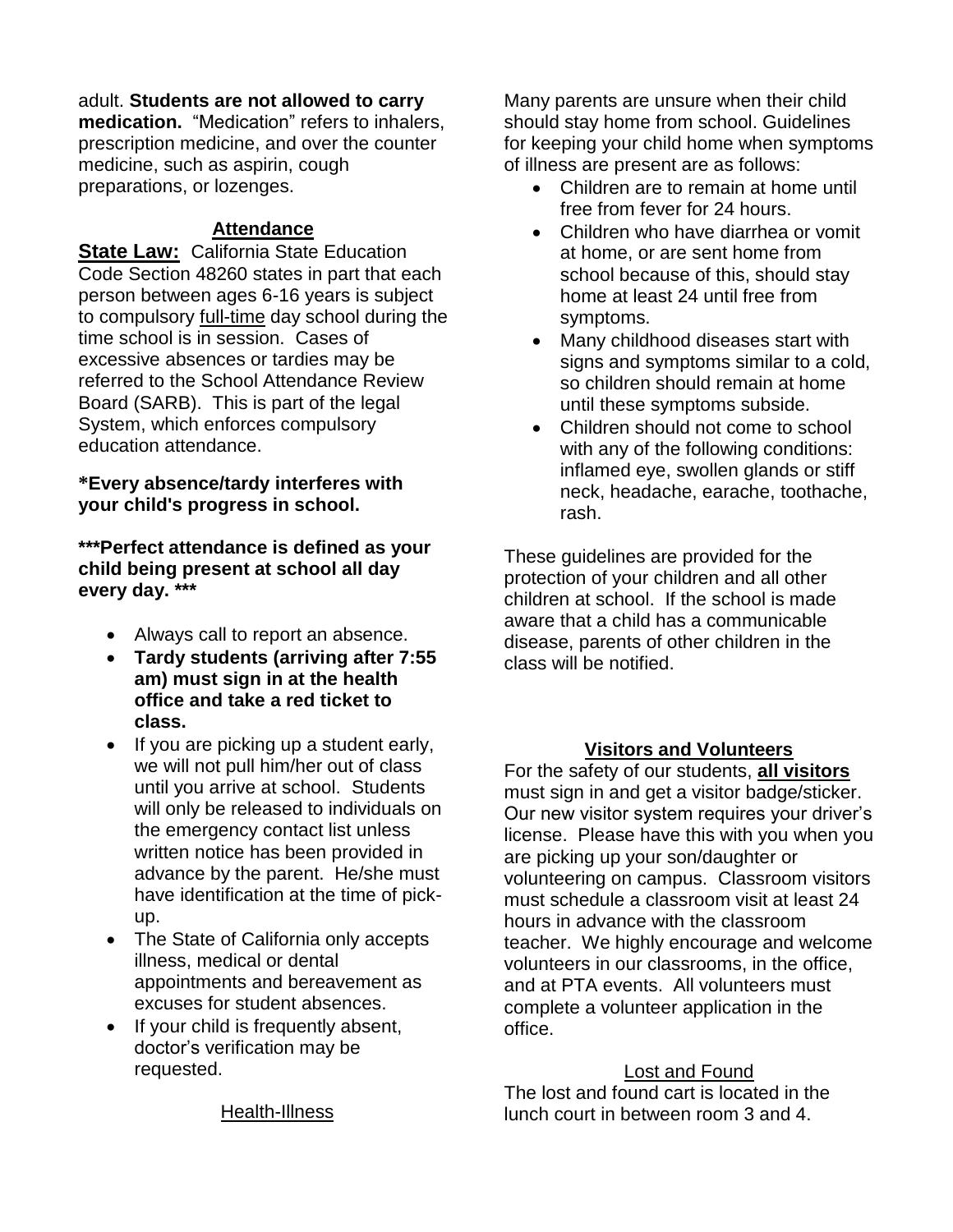Please write your child's name on jackets, sweatshirts, lunchboxes, etc. Throughout the school year, clothing items will be hung around the kindergarten playground in an effort to help students find lost items.

#### Homelessness

**Homelessness should not affect your child's education.** It is unacceptable for one child in the United States to be homeless for even one day. The reality, however, is that there are approximately 1,969 family members enrolled in San Diego shelters as a family unit. For every homeless family living in a shelter, experts estimate that there are two to three families who are on the verge of homelessness due to unstable living conditions and who need similar support services as homeless families on order to sustain permanent housing. Families who are living in the temporary accommodations of family or friends may be qualified under the McKinney-Vento Homeless Assistance Act to receive services for their student. There are federal laws in place to ensure that students can continue their education at their school should there be a loss of housing for the family. Please contact the District Homeless Liaison, at the District Office, for more information: 619-668-5700.

#### How to Be Involved

1. Volunteer…volunteer…volunteer! Contact the office or your child's teacher if you are interested in volunteering.

2. PTA…PTA…PTA! PTA is a national organization of volunteers whose primary concern is the well-being of children and youth. It is a group of parents and teachers who work and grow together for the betterment of our children- our future. PTA sponsors educational study trips for each class, book fairs which benefit students and the school library, picture day, assemblies, school spirit programs, and more. In addition, PTA plans special

activities throughout the year that foster pride of self, school and a sense of belonging. PTA also organizes room parents and parent volunteers to assist teachers. Get involved—join today! Contact Meaghan Rendahl, PTA President at mameka.rendahl@yahoo.com.com

#### Disaster Preparedness

In the event of an earthquake or other major disaster, students will be released from school only to a parent or individual designated by a parent with proper identification. No child will be allowed to leave with any other person, even a relative or babysitter, unless written permission is provided by the parents. All parents or designated parties who come for students must sign the child out at the office or at the designated student release station at the exit of car pick up. If you are unable to reach the school, please do not panic. The school is prepared to care for your child in times of crisis. Please do not call the school. Telephone lines must be open for emergency calls. Following an earthquake or other emergency, do not immediately drive to school. The streets may be cluttered by debris, and the school access route and street entrance areas must remain clear for Emergency vehicles. Turn your radio to the emergency numbers being broadcast. Information and further directions will be given on the radio. When possible, we will utilize our phone system to contact parents.

#### **General Information: School Procedures/Routines/Expectations**

#### Before School

- Always eat a healthy breakfast!
- Unless attending ESS, **no students should be on campus before 7:20 a.m. There is no supervision before 7:20.**
- Breakfast starts at 7:20
- Running Club starts on the lower field at 7:20.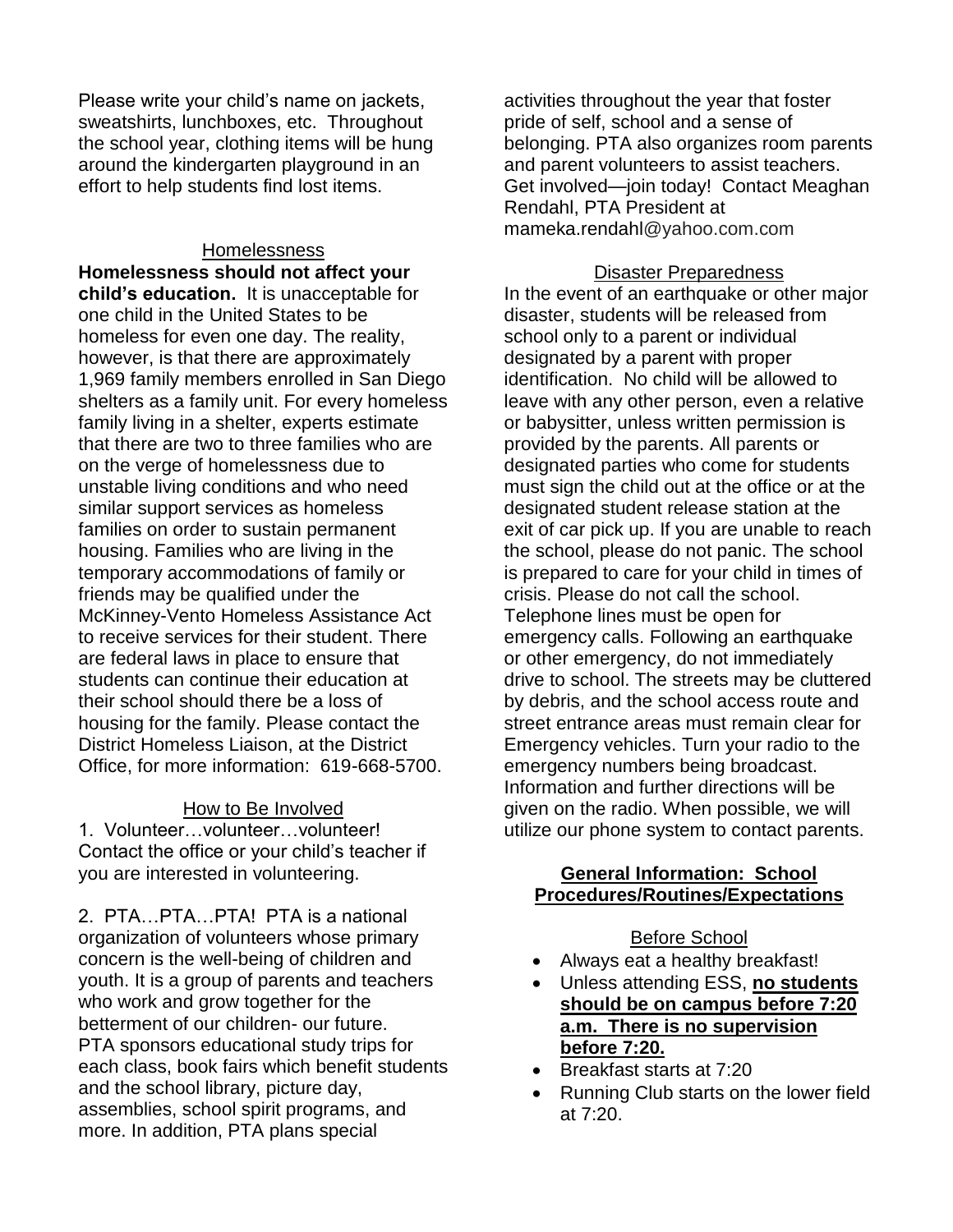- Any students on campus before 7:50 must be at the Lunch Court or Running Club.
- **School starts at 7:55…Be on time!**

### Morning Recess

- Students get a 20 minute morning recess.
- **Students are encouraged to bring a healthy snack to eat during this time. Food must be eaten on the lunch court and not brought out to recess.** Please throw away your trash.
- Playground and school rules must be followed during this time. Students are expected to listen to and follow the direction of our playground attendants.
- Students must get permission and/or a pass before leaving the playground.
- At the end of recess, when the whistle blows, students must line up promptly.

#### Lunch & Lunch Recess

- **ALL** students must eat lunch.
- In the lunch line, students are expected to only handle their own card, tray, and food.
- At the lunch tables, students are expected to stay seated, raise their hands when they need something, and use good manners.
- Students will clean up after themselves.
- Students wait to be dismissed.

#### Hallways and Campus

- Students must have a pass or note when out of class during instructional time.
- Students will walk at all times.
- Students will use quiet, indoor voices while passing during instructional

time.

### Restrooms

- Students are encouraged to use the restroom before school, and during recess/lunch.
- Restrooms may be used during class if absolutely necessary.
- Student restrooms are for student use only. NO ADULTS. There are separate adult bathrooms on campus.
- Students will respect the privacy of others
- Students will use quiet voices
- Use equipment and supplies properly
- Wash Hands
- Throw away trash in trash bin
- No horseplay or climbing/harassing

## **AFTER SCHOOL**

- PLEASE make sure your child knows how he/she gets home. Any changes in the routine should be communicated with the teacher and office with BEFORE 2:10
- Students will walk as they are leaving campus.
- Bus riders go directly to the bus.
- Student walking home, leave campus immediately.
- Students are not to be on the playground equipment after school. **Car Pick Up**
- For the safety of our students, parents, friends, and family MUST follow the car pick up procedures.
- Students may only be picked up by a car while in the car pick up loop. Students may not be picked up in the parking lot.
- At car pick-up, students will:
	- $\circ$  Sit in the designated area
	- o Follow school rules
	- o Listen for their name
	- $\circ$  Promptly get up when their name is called
	- o Use quiet voices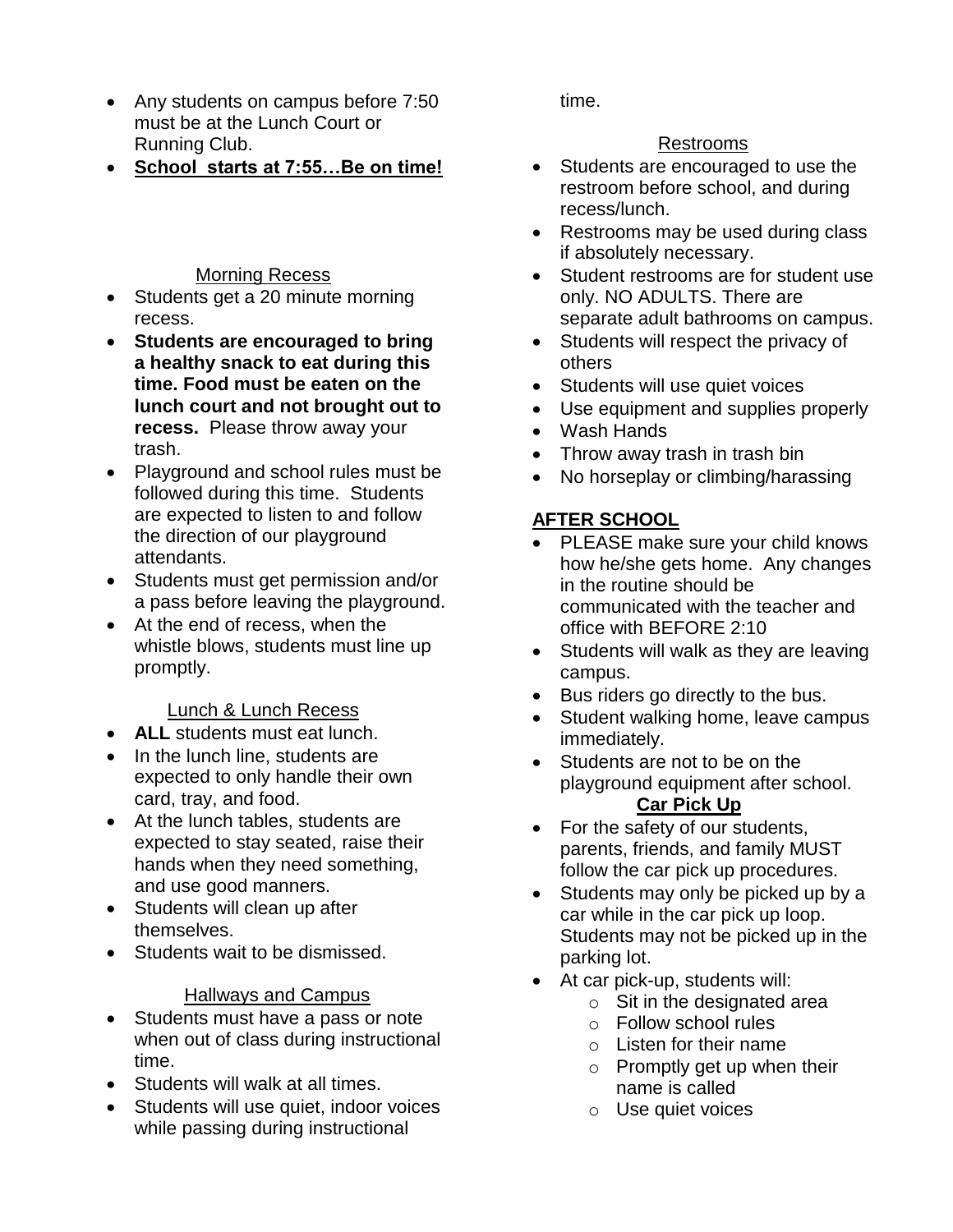- LATE PICK UP
- Students picked up late after car pick has ended will be brought to the office and must be signed out when picked up.
- Law enforcement will be notified for students left on campus after 3:30.

### **School-wide Discipline Plan**

To promote a positive school climate for students and staff at Loma, we have a uniform, school-wide behavior/discipline plan. The purpose of the plan is to teach children to make appropriate choices, accept responsibility for their behavior, and understand their behavior has consequences for themselves and others.

The Loma staff believes that appropriate behavior is promoted through positive reinforcement. Only positive reinforcement will bring about a permanent change in student behavior.

Therefore, we have established expectations for the school, and these will be taught and practiced with all students.

**Loma School Expectations (Our Loma ROAR) Respect yourself and others Ownership of your learning Actively participate in your education Responsible for your behavior and performance**

We want to catch students being good. We intend to do just that, while teaching the advantages of good citizenship to all our Loma children. Each time we discipline children, it is another opportunity to capture a "teachable moment" wherein we can teach students ways to manage conflicts without violence or being hurtful.

Students who choose to follow the rules will have the following positive experiences:

- Teacher/staff praise
- Parent contact "Good News" phone calls/e-mails
- Recognition at Friday Friendship **Circle**
- Loma Paw Power recognition tickets and praise notes.
- Loma Paw Power assemblies
- Principal incentives

Behavior Interventions will be implemented for students who choose not to follow the expectations:

- Verbal reminder and redirection by staff member.
- Time Out/Break to regroup
- Loss of morning/or lunch recess minutes
- Parent contact/Conference
- Alternate classroom placement
- Behavior Referral/Contract
- Community Service
- Suspension (home or in school)
	- o (For more information on discipline and suspensions, please see the LMSVSD Parent Guide.)

The following actions will result in the consequences mentions above:

- Bullying
- Malicious Teasing/Harassment
- Defiance/disobeying staff
- Fighting
- Gossiping/Rumors
- Pushing/hitting/kicking
- Inappropriate gestures or language
- Threatening to cause harm
- Purposeful Exclusion
- Rough Play
- Throwing Object(s)
- Vandalism/Destroying property
- Biting
- Choking
- Discriminatory language/behavior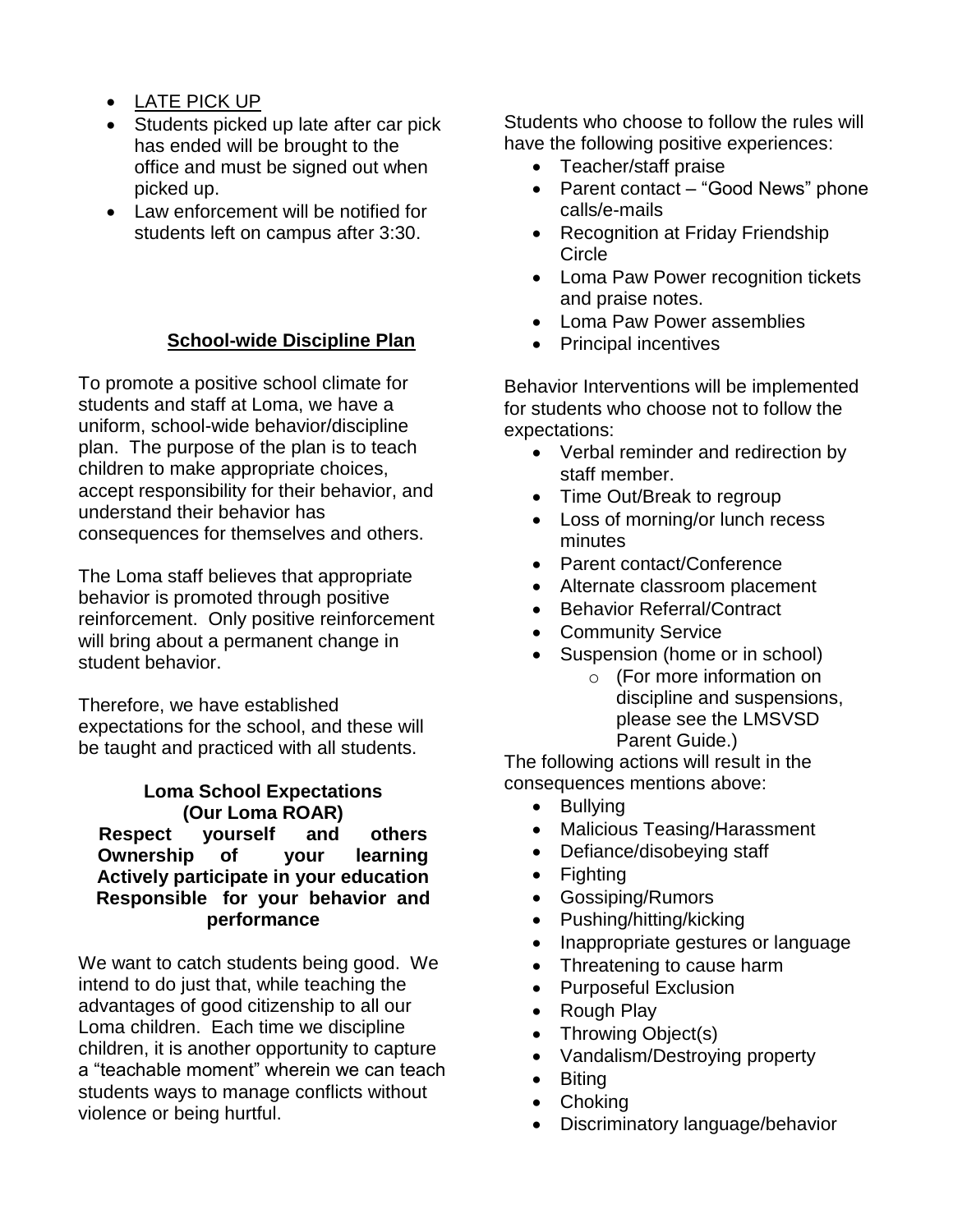- Sexual Harassment-
- Verbal threats
- Intimidation
- Weapons-Suspension/Expulsion
- Drugs-Suspension/Expulsion

#### **General School Rules/Expectations**

Toys and Personal Items at School Toys, electronic game devices, i-pods, and nuisance items that cause distraction are not allowed at school unless specific arrangements are made with the classroom teacher. If an item is brought to share with the teacher's permission, please explain to your child that the item must remain in the classroom during the day and must be taken home that same day. Items transported on the school bus must be cleared with the bus driver and placed in a backpack or paper bag to avoid problems on the bus. **If a child brings personal items to school without permission, they may be taken away.** The first time a student brings an unapproved personal item to school, it will be taken away and it may be picked up at the end of the day. The second time a student brings an unapproved personal item, a parent/guardian will need to pick it up. The school is not responsible for lost, misplaced, or stolen items.

#### Cell Phones

Bringing cell phones to school is highly discouraged. If your child must bring a cell phone for before/after school use, please be aware of the following school guidelines regarding cell phones:

- **Cell phones must remain off and in backpacks while on campus and the school bus.**
- Students will not be permitted to make calls on their cell phones while at school unless directed by staff for emergency need
- Cell phones are not permitted on playground or out of the backpacks.
- Any use of a cell phone while at

school without staff permission will have consequences. Inappropriate use of a cell phone (web surfing, taking pictures, texting, cheating, Facebook, snap chat etc.) may result in suspension.

- Students repeatedly misusing a cell phone will be subject to turning in their phone to the office each day.
- The school and/or school district are not responsible for lost, misplaced or stolen cell phones.

#### Dress Code

As parents and teachers, we are concerned that our children become educated, responsible citizens. We want our students to realize that dress and appearance on campus are important, and should be a reflection of a serious learning environment. We believe that appropriate dress and good grooming contribute to a positive atmosphere and promote safety.

In the best interest of our school and community, we have set forth the following expectations for appropriate dress at school and school-sponsored functions.

#### Dress Code

- **Pants/Shorts:** Worn at waist level (no sagging, no undergarments visible, no bottoms exposed)
- **Tops/Shirts:** No strapless, seethrough, spaghetti straps, halter tops, must cover stomach completely, tank top straps should be as wide as length of thumb, sleeveless shirts should not reveal chest (boys and girls), appropriate coverage of chest area for girls
- **Shorts/Skirts:** length should be longer than fingertips when arms straight down to the side
- **Logos/Words:** Nothing that represents gangs, alcohol, drugs, profane language (including initials